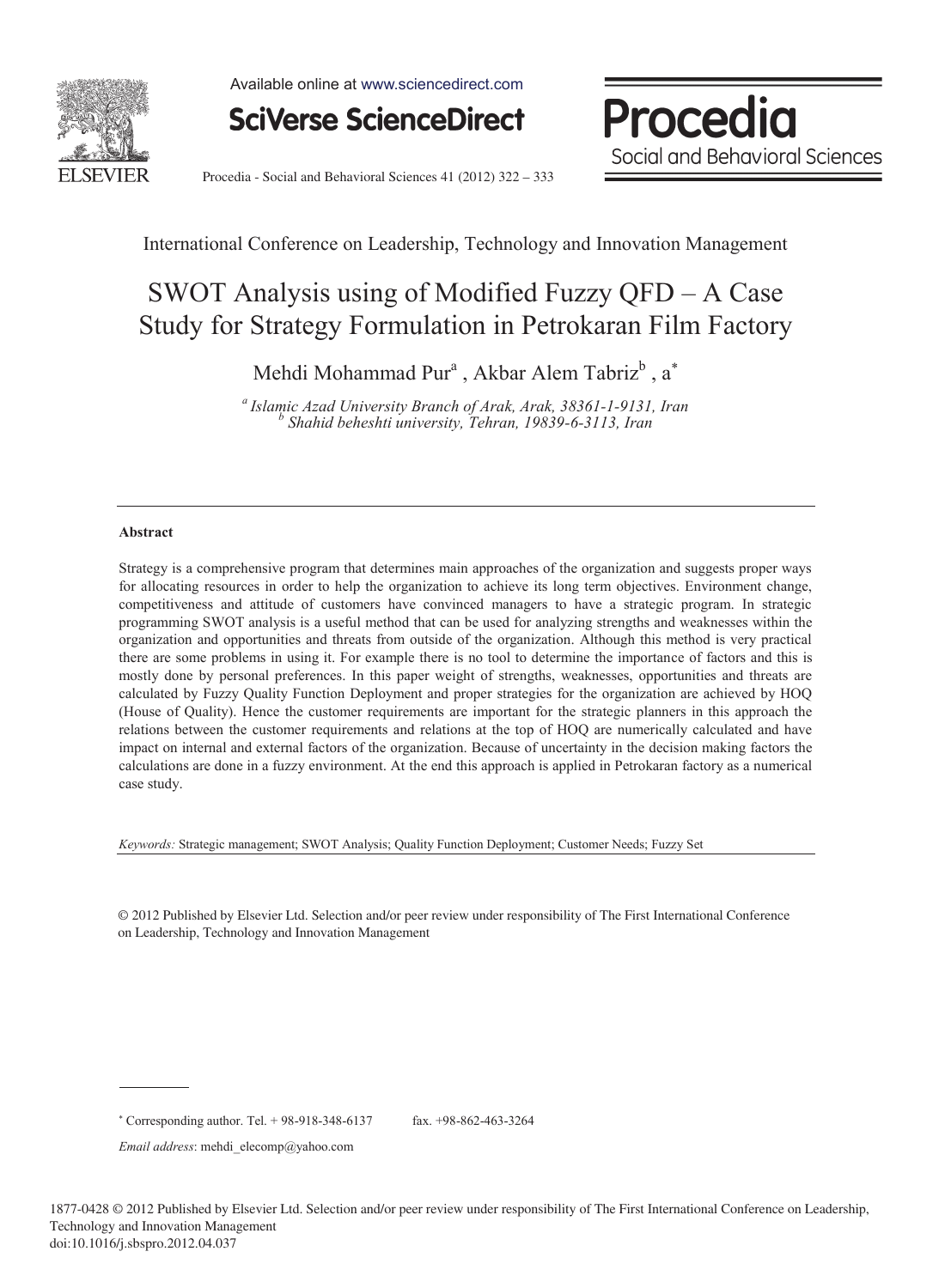### **1. Introduction**

Today world is complex with congested rivalry. Customer requirements are always changing and managers have special attention toward long term schedules. Mission change and editing new strategies are parts of manager's responsibilities.

Strategic management can be understood as the collection of decisions and actions taken by business management, in consultation with all levels within organization, to determine the long term activities of the organization [1]. Strategic management process consists of three stages: strategy formulation, strategy implementation, and strategy evaluation. SWOT analysis is important tools for strategy formulation and development [2]. The SWOT analysis is based on aggregation of the internal (Strengths, Weaknesses) and external (opportunities, Threats) factor for adapting strategies [3]. Having identified these factors strategies are developed which may build on the strengths, eliminate the weaknesses, exploit the opportunities or counter the threats [4]. Despite wide application of SWOT, it has also a number of problems [5] that 7 of them are mentioned by Hill and Westbrook [6], but most important ones are as follows:

- Usually only qualitative examination of environmental factor is considered [7].
- It considers no priority for various factors and strategies [3].
- If the numbers of factors are more, the number of adopted strategies will be increased exponentially [3].
- SWOT analysis dose not provide an analytical means to determine the relative importance of the factors [1], [8].
- Basically SWOT is based on quality analysis, capacities and personal skills in strategic planning process.

For this reason, SWOT analysis can not comprehensively appraise the strategic decision making process. In this paper we can calculate the importance of customer requirements and the situation of rivals in a numeric way by using Fuzzy QFD and SWOT analysis when we know the relations between the customer requirements, internal and external factors of the organization. In order to formulate qualitative decision making factors in an uncertain environment fuzzy logic is used for strategy making process. As a case study this approach will be examined at Petrokaran Film Factory.

The remaining part of this article is divided into six sections. Review of Literature indicates in second section. In the third section, fuzzy concept is determined, and then the research approach is defined in fourth sections, and fifth section has case study. At last, in sixth section results and conclusion are given.

# **2. Review of Literature**

The analytic Hierarchy Process (AHP) has been implemented for this case [5], [9].hybrid method in order to improve the usage of SWOT analysis and to eliminate the deficiencies about measurement and evaluation by systematical approach applied by Kurttila et al. [9]. But in AHP approach only weights of the SWOT factors are determined [5], [8], [9], and [10].

For measurement of the dependency among strategic factors, as well as AHP, Analytic Network Process (ANP) used by Youksel and Dagdeviren [1], in this research, dependency among the SWOT factors is observed to effect the strategic and sub-factor weights, as well as to change the strategy priorities.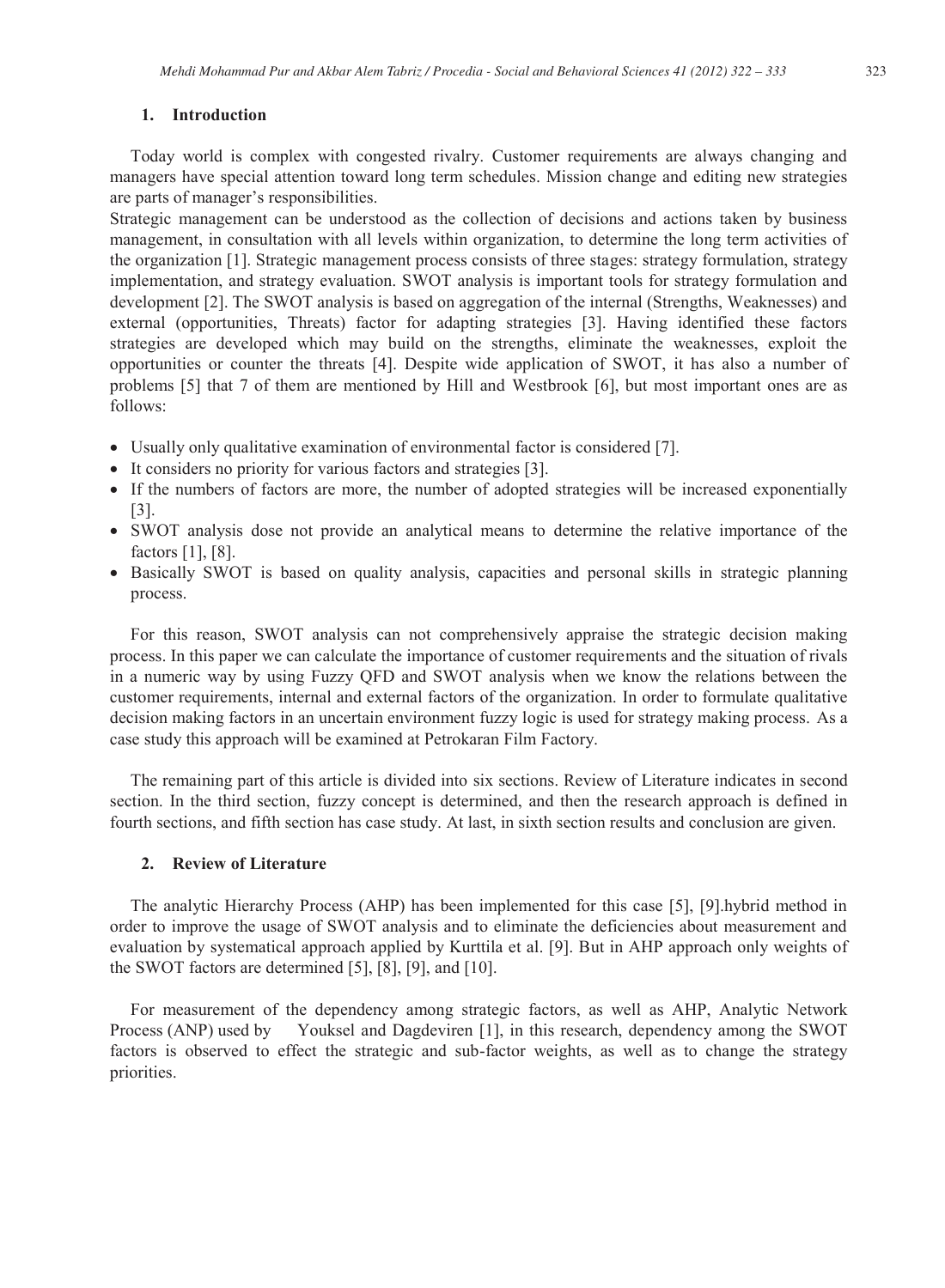Quantification SWOT analytical is another approach, for help the SWOT analysis to formulate the strategies [2]. The concept of this MADM [11] is introduced into SWOT, according to four factors of decision making: alternative, criteria, performance and weight [2].

In another research, Ghazinoory et al. [3], quantified the SWOT factors through the definition of fuzzy membership functions, evaluated the factors and strategies, and both qualitative and quantitative aspect of factors are considered.

# **3. Fuzzy Concept**

Lotfi A. Zadeh in 1965 introduced the fuzzy set theory to deal with the uncertainty due to imprecision and vagueness [12]. Since then progress to fuzzy sets and its application in various sectors of human life has been improved.

In the classical theory, an element could belong to a set or not. But fuzzy sets and membership developed this concept and introduces raised rate membership. Therefore an element could be a member of a set to a degree. In this theory membership is showed with  $\mu(x)$  symbol [13]. This value is always between zero and one, as is shown:

$$
\widetilde{A} = \left\{ (x, \mu_A(x)) \middle| x \in X \right\}
$$

 $\epsilon$ 

The Fuzzy numbers are in many shapes, but triangular and trapezoidal fuzzy number forms are used more. In this study we use the triangular fuzzy numbers. Membership function of triangular fuzzy numbers (a,b,c) are defined as follow:

$$
\mu(x) = \begin{cases} \frac{x-a}{b-a} & a \le x \le b \\ \frac{c-x}{c-b} & b \le x \le d \\ 0 & otherwise \end{cases}
$$
 (1)

If  $\widetilde{A} = (a_1, b_1, c_1)$  and  $\widetilde{B} = (a_2, b_2, c_2)$  are two triangular fuzzy numbers, Algebraic mathematical operations on them are defined as follows:

$$
\widetilde{A} + \widetilde{B} = (a_1 + a_2, b_1 + b_2, c_1 + c_2) \qquad \widetilde{A} - \widetilde{B} = (a_1 - c_2, b_1 - b_2, c_1 - a_2) \qquad \widetilde{A} \times \widetilde{B} = (a_1 \times a_2, b_1 \times b_2, c_1 \times c_2)
$$
\n
$$
\widetilde{\widetilde{B}} = \left(\frac{a_1}{c_2}, \frac{b_1}{b_2}, \frac{c_1}{a_2}\right) \tag{2}
$$

## **4. Research Approach**

## *4.1. Quality Function Deployment (QFD)*

Quality function deployment originated in 1972 in Japan [15], as a methodology to be adapted to improve products quality in Japanese firms, such as Mitsubishi, Toyota and their suppliers [16]. In QFD methodology, first, the application of them requires the careful consideration of customer during the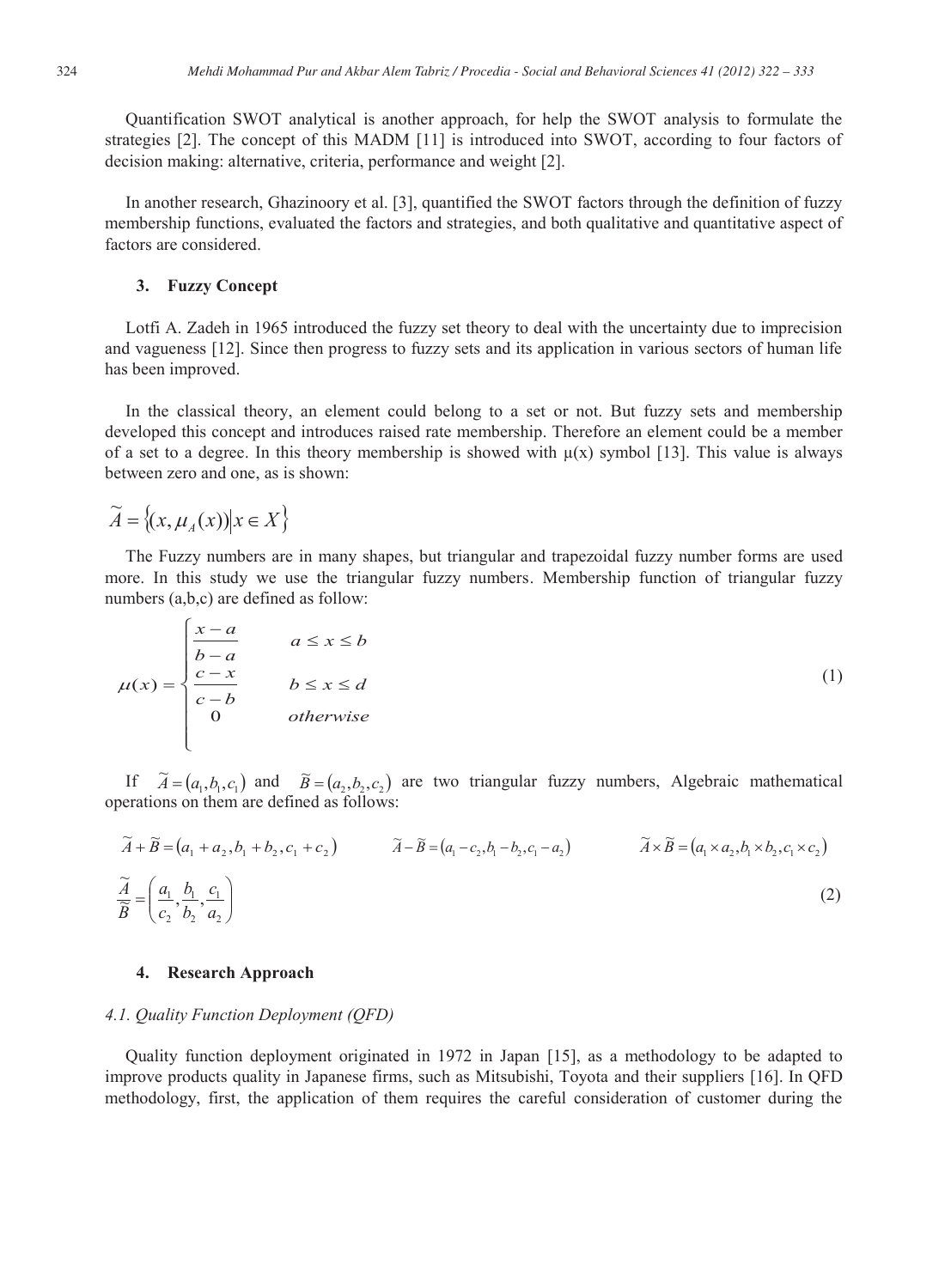development process [17]. Second, this approach has introduced the collaboration among different business areas as a prerequisite for product design. [18].

The customer requirement planning matrix, the product characteristics deployment matrix, the process and quality control matrix and the operative instruction matrix are four successive QFD matrixes [19]. But, we only focused on the customer requirement planning matrix which has been used to weighted SWOT analysis factors. This matrix, also called "House of Quality" because of its typical shape. The HOQ is thus adopted by the design work group (here, team of experts). The HOQ can be build by eight steps process [16].but in this research we applied new procedure For HOQ buildings that used for SWOT analysis.

# *4.2. Methodology*

The methodology of this paper (Fig. 1) (we called Modified Fuzzy QFD) is based on the following steps:



Fig. 1. Research Methodology

- Selecting the team of experts. After describing market circumstances, analyzing the situation and convincing high ranking managers of the strategic management benefits a team of experts from different branches of the organization who have a complete command on the company's internal and external situation will be selected.
- Defining the new mission of the organization by editing a new mission statement, figuring the perspective and organization values are defined by experts and will be generally announced to the managers, personnel and beneficiaries.
- Analyzing internal and external environment of the organization and detecting the organization strengths, weaknesses, opportunities and threats. One of the expert team responsibilities in Formulating strategies is analyzing internal and external environment of the organization. By a proper analysis in this step SWOT results will propose effective strategies in the organization.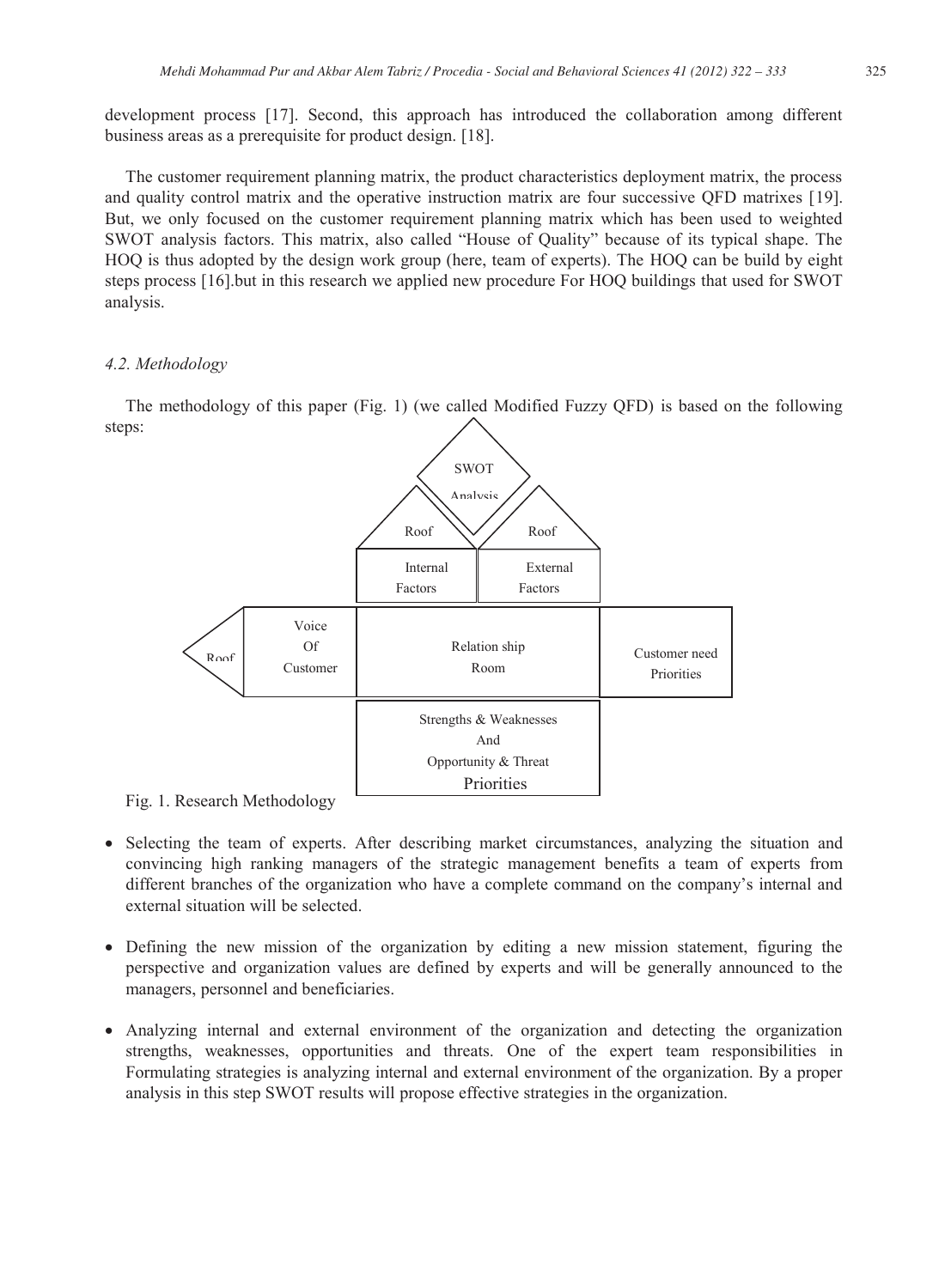- Voice of customer needs. One of our goals in this research is paying attention to the customers in the future plans of the organization, therefore detecting customer requirements is very important. If we understand the priorities and importance of these factors customers will be highly satisfied and there will be more profit for the organization. We can detect customer requirements by interviewing the customers, preparing check lists and reviewing the customer's complaints. Then the expert team uses this information and finally the customer requirements will be detected. Considering common requirements among all customers is important in detection. Regarding all the requirements will end up in huge amount of calculation but we need to use all the needs in a proper way so the requirements will be separated in different groups. But it is important to know that requirements which are in one group must have common characteristics so that we can use them in the relation matrix.
- Population and sample. Defining population and sample are two important steps for having accurate results. The population of the research is different concerning the situation and the topic.
- Distribution of questionnaire. After the customer requirements now we can measure their importance by the first questionnaire.
- Measuring the importance of customer requirements. According to equation (3) fuzzy average of each answer is the importance rating or weight of each requirement. Due to verbal and uncertain answers fuzzy spectrum in fig. 2 with seven options is proposed.



In Eq. (3) W is the weight or importance of each requirement from the customer perspective and CIR is the customer importance rating of each need from the questionnaire and n is the number of people who answer the questioners.

• Current customer satisfaction rating is calculated by dividing satisfaction ratio to the number of customers Eq. (4). (for rating of competitors is the same)

$$
CC\widetilde{S}R_i = \frac{\sum_{j=1}^n \widetilde{S}R_j}{n}
$$
\n(4)

• Goals/ Targets of requirements. One of the important steps in completing the House of Quality (HOQ) is defining the goals of the customer requirements. In this step the expert team defines the goals based on internal capabilities of the organization, financial resources and technological constraints. In the selection of goals it is important for the organization to select goals that are more competitive regarding its rivals.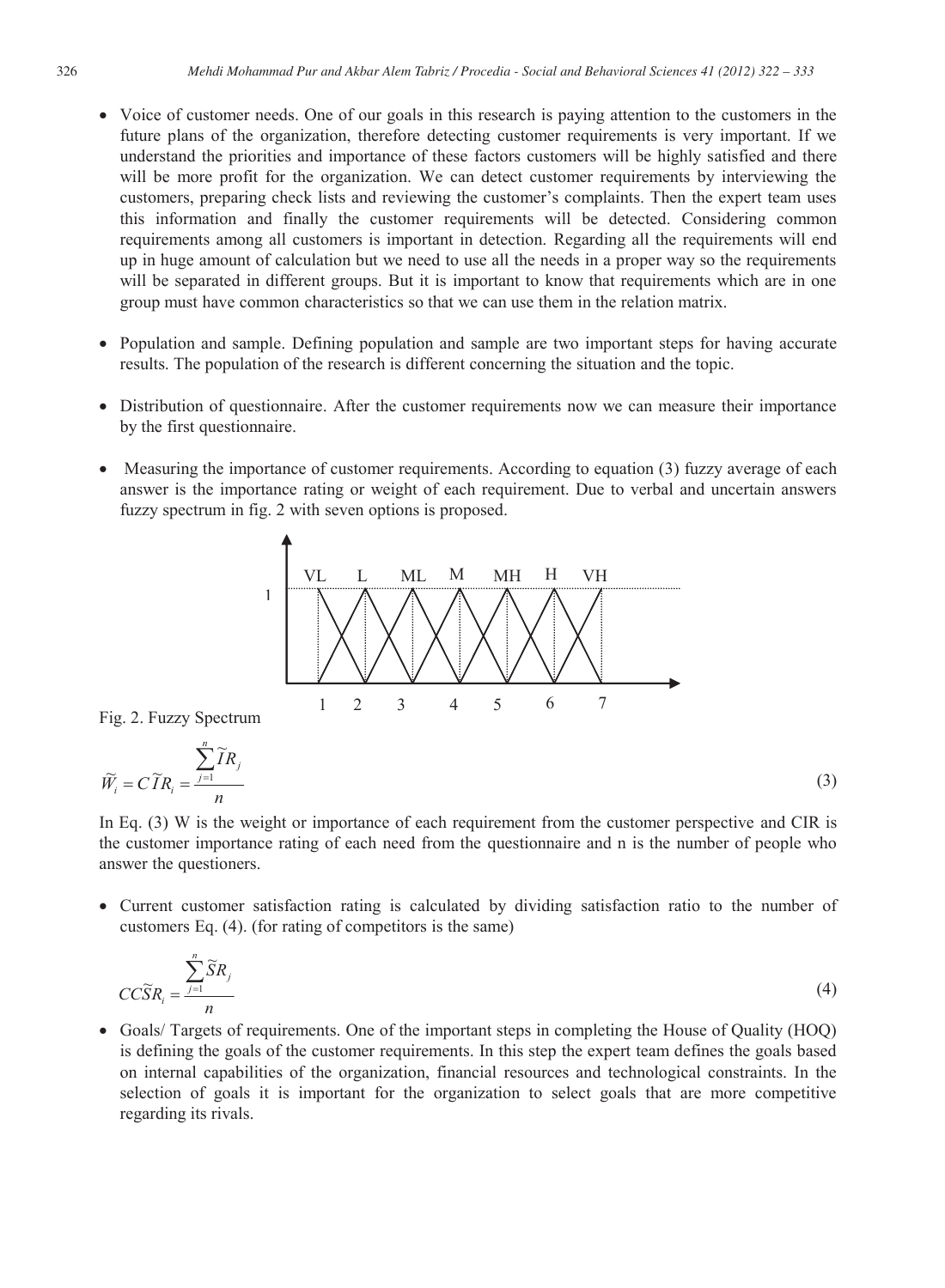- Improvement ratios (IMR) are achieved by dividing the goals to the current customer satisfaction ratio.
- Preliminary raw weights. The column of importance rating and improvement ratio are multiplied and Preliminary raw weights of each requirement will be calculated by Eq. (5).

$$
P\widetilde{R}W_i = C\widetilde{I}R_i \otimes I\widetilde{M}R_i
$$
\n<sup>(5)</sup>

• Final customer requirement weights. There are relations between the customer requirements and these relations are effective in their importance so the effect of these relations (6) declares final customer requirement weights.

$$
FC\widetilde{R}W_i = P\widetilde{R}W_i \oplus \left(\sum_{u=1, u\neq i}^{N} P\widetilde{R}W_i \otimes \widetilde{X}_{iu}\right)
$$
\n
$$
\tag{6}
$$

Xiu equals the degree of relation between ith and uth requirement. These equations are valued by the expert team according to fuzzy spectrum in fig. 3.



Fig. 3. Fuzzy Spectrum (VS: $\bigoplus$ , S:+, W: -, VS: $\bigoplus$ )

• Customer Requirements ranking. In order to rank the requirements first we normalize final weights Eq. (7) and then we use Eq. (8) for defuzzification. Then the crisp values can be easily ranked. If we show fuzzy numbers by A (l, m, u) then we have:

$$
r l_{ij} = \frac{a l_{ij}}{\sqrt{\sum_{i=1}^{m} a u_{ij}^2}}
$$

$$
r m_{ij} = \frac{a m_{ij}}{\sqrt{\sum_{i=1}^{m} a m_{ij}^2}}
$$

$$
r u_{ij} = \frac{a u_{ij}}{\sqrt{\sum_{i=1}^{m} a l_{ij}^2}}
$$

$$
A = \frac{l + 2m + u}{4}
$$
(8)

• Clarifying the importance of strengths, weaknesses, opportunities and threats of factors. The importance of strengths, weaknesses, opportunities and threats for internal and external factors is achieved by members of the expert team ideas, fuzzy average Eq. (9) of expert ideas are used.

$$
R\widetilde{WS}_i = \frac{\sum_{j=1}^{N} D\widetilde{M}A_j}{N}
$$
\n(9)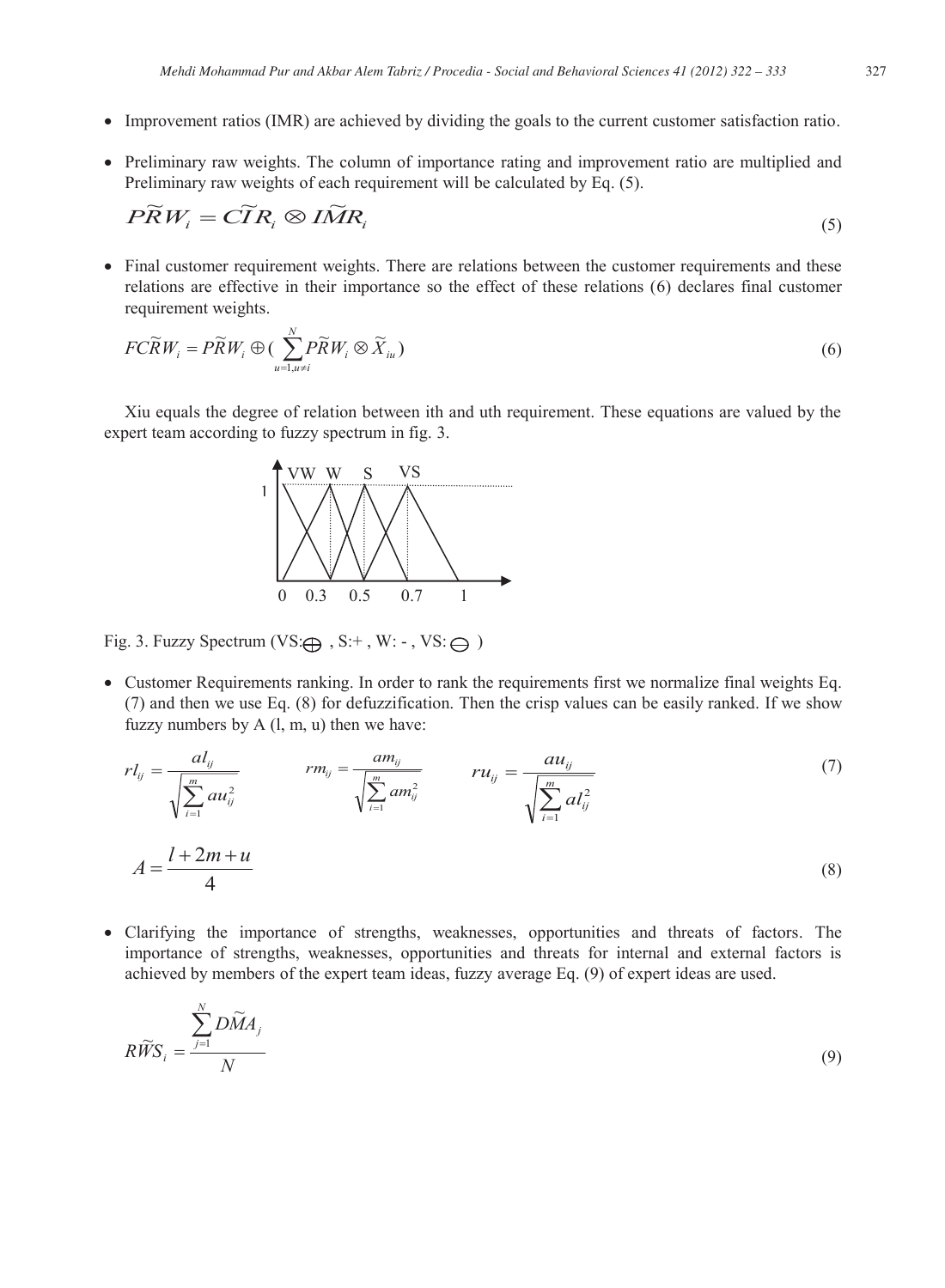Achieved weights are raw because the relations between customer requirements and internal, external factors of the organization.

- Complete relationships matrix between customer needs, internal and external factors. One of the QFD advantages is defining the relations between customer requirements and technical characters. The expert team clarifies these relations by combining different ideas.
- Preliminary weights of internal and external factors. Preliminary weights of internal and external factors are primary raw weights added to the multiplication of final normalized weights to the relations of internal and external factors in the organization. The importance of Preliminary weights is because of considering relations of customer requirements and internal, external factors, current situation of organization, competitors and capability based goals. Preliminary weights are achieved by (10) and (11).

$$
IF\widetilde{P}W_{j} = IF\widetilde{R}W_{j} \oplus (\sum_{i=1}^{m} \widetilde{R}_{ij} \otimes NFC\widetilde{R}W_{I})
$$
\n(10)

$$
EF\widetilde{P}W_j = EF\widetilde{R}W_j \oplus (\sum_{i=1}^{m} \widetilde{R}_{ij} \otimes NFC\widetilde{R}W_i)
$$
\n(11)

Eq. (10) Is for internal factors (IFPW) and (11) is for external factors (EFPW).

• Final weights of internal and external factors. In the environment analysis it is seen that there are relations between strengths and weaknesses and also opportunities and threats. This fact adds to the importance of some of the factors of SWOT analysis. Therefore the final weight of each factor is achieved by adding internal factor Preliminary weights to the summation of relations multiplied to internal factor Preliminary weights (12), (13).

$$
IF\widetilde{F}W_{j} = IF\widetilde{P}W_{j} \oplus (\sum_{i=1}^{m} \widetilde{T}_{jy} \otimes IF\widetilde{P}W_{j})
$$
\n(12)

$$
E\widetilde{F}W_j = EF\widetilde{P}W_j \oplus (\sum_{i=1}^{m} \widetilde{T}_{jy} \otimes EF\widetilde{P}W_i)
$$
\n(13)

Eq.  $(12)$  is for internal factor final weights and Eq.  $(13)$  is for external factor final weights. T is like X in both of the equations above.

After Modified Fuzzy QFD steps are finished now all of the strengths, weaknesses, opportunities and threats according to the internal external environment analysis which is achieved by the team of experts. We can apply customer requirements effect on the factors, potential capabilities of the organization and the situation of rivals in proposing new strategies.

• Ranking internal and external factors. In this part like customer requirements part and according to Eq. (7) and Eq. (8) ranking of factors are done but internal and external factors are ranked separately.

#### *4.3. Strategy analysis by SWOT*.

 Regarding the method of this study in completing the top of HOQ (House of Quality) SWOT analysis is applied on the top of HOQ. This means that all of the effective factors in making strategy are located under a single roof therefore the results of this study are much more effective than the previous methods.

.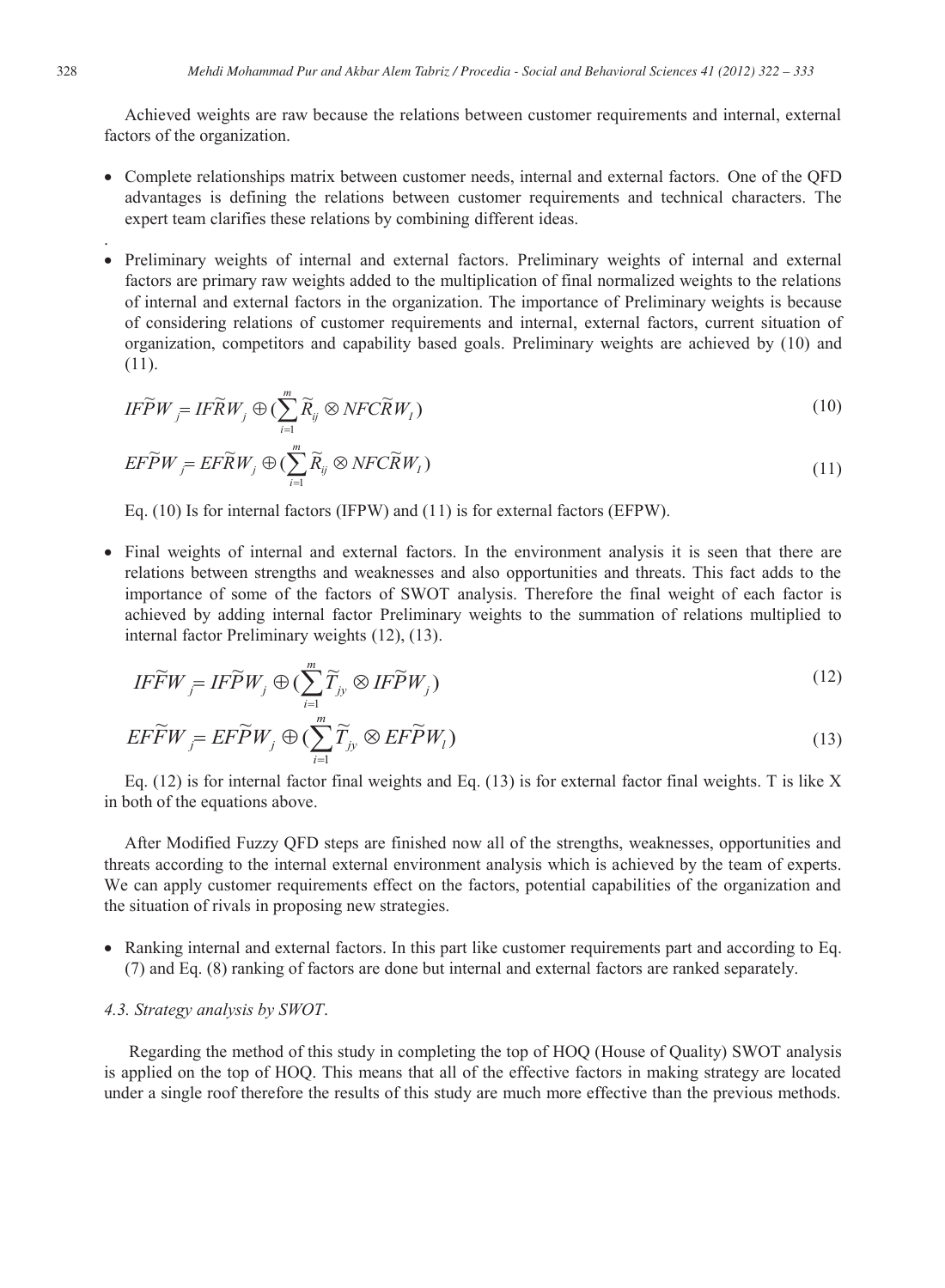In this part the extent of relations between internal and external factors (Z) are defined by proposed fuzzy spectrum in fig. 2 according to the team of expert consensus so final weights are achieved by  $(14)$ .

$$
S\widetilde{W}_q = F\widetilde{W}IF_j \otimes F\widetilde{W}EF_l \otimes Z_{jl} \tag{14}
$$

In this formula SW is the weight of strategy.

#### *4.4. Strategic actions and their rankings in the organization*.

According to the achieved weights based on SWOT analysis the organization strategies will be formulated. Since we have the weights of strategies from the previous step the strategic priorities for the organization can be well seen.

#### **5. Case Study**

Since every approach should be practical to be introduced, Petrokaran Film Factory has been chosen to perform above mentioned approach and changing its mission. Petrokaran Film Company is established in center of the Iran and produces raw film for packing polymeric products and has limited goal marketing. Regarding today's business, intense competition, and customers needs, top manager of this organization has devised new mission which based on it, company must focus on new markets inside and outside of the country. Changing mission of the organization needs a strategic program to conduct the organization towards its short term and long term goals.

According to the approach of this study, first of all strategic management team (experts team) consisting of five persons of top managers was formed. Then the strategy was explained to them by the researcher of the editing process. Afterwards it is requested from each of the team members to survey the strengths, weaknesses, opportunities, and threats of the organization individually and bring the results with themselves for the next session. At the next session every member expressed his/her case and at the end of this brain storming below mentioned items were chosen as S, W, O, and T of the organization:

S1: multi professional personnel, S2: high culture effort, S3: low cost energy, S4: simple production process, S5: over 30 type of laboratorial product, S6: low product waste, W1: centralized management, W2: frequently management changes, W3: lacking local laboratory, W4: lacking sufficient info about competitors, W5: insufficient advertisements, W6: Fewer staff, W7: lack of spare part, W8:unsuitable packing, W9:undissolve film, W10:lack of professional personnel in some department, O1:possibility of using dissolving material, O2:possibility of buying a new machine, O3:same film & product production, O4:suitable location, O5:stability spec, O6:nighbourhood to the ARPC, O7:there are many polymer plant in country, O8:possibility delivery to the Persian golf district, T1:lack of spare part in case of boycott, T2: increased cost in case of inflammation, T3: effective delivery exporting  $\&$  importing law to supply feed  $\&$ sell, T4:establish the law of environment ecology, T5:undissolving plastic, T6:petrochemical co investment in film production, T7: competitors new technology, T8; main competitors are near to the internal objective market.

According to the obtained information from film customers in Iran 45 of basic needs common between the all of customers were specified by the expert's team and were categorized in 9 groups(size, shape of roll, Film quality, Stamp quality, Packing, physical characteristics, Services, Sale format and Amount of waste). A questionnaire were prepared and distributed amongst organization's customers and the customer of the main competing companies', which checks requirements of the customers in two level of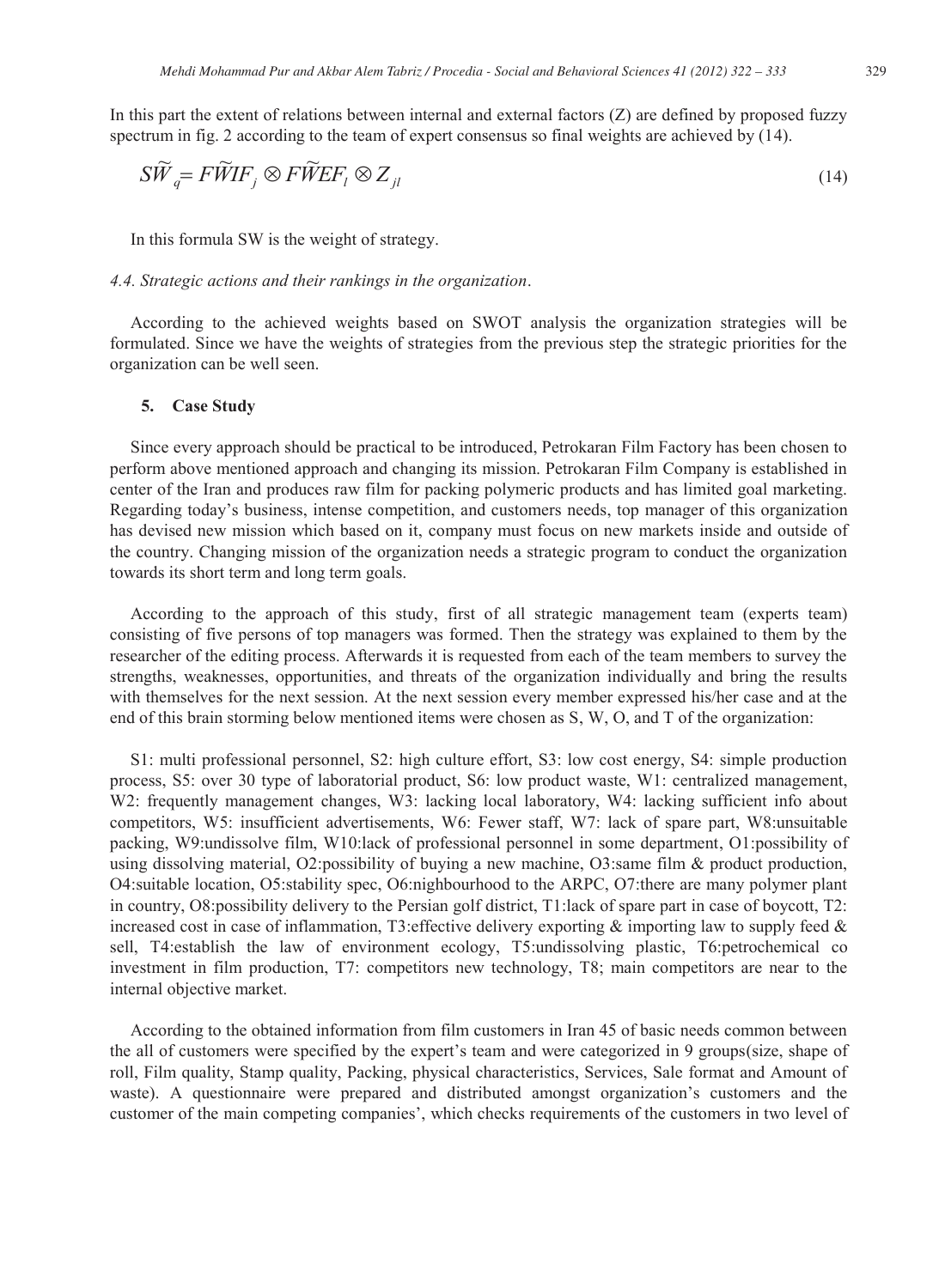importance and rate of providing requirements. Reliability of the questionnaire was measured through calculation of the Cronbach's alpha with SPSS software package.

After gathering related information House of Quality was completed based on research methodology as mentioned below (fig. 4). The importance rating is measured via results of the questionnaire and Eq. (3). Current position of the organization and its three competitors (C1, C2, and C3) was analyzed via information's of the questionnaire and the Eq.  $(4)$ . With Eq.  $(5)$ ,  $(6)$ ,  $(7)$ , and  $(8)$  completes Fig. 4.

|                                                                | <b>PRW</b>          | <b>FCRW</b>           | <b>NFCRW</b>          | <b>CRISP</b> | <b>RANK</b>             |
|----------------------------------------------------------------|---------------------|-----------------------|-----------------------|--------------|-------------------------|
|                                                                | (4.62, 7.65, 10.77) | (9.21, 20.72, 37.79)  | (0.064, 0.288, 1.159) | 0.4499       | 5                       |
|                                                                | (4.92, 8.22, 11.56) | (7.94, 16.61, 32.78)  | (0.056, 0.231, 1.005) | 0.3804       | 6                       |
| ł<br>$^\mathrm{+}$<br>$\ddagger$<br>θ<br>$\ddag$<br>θ<br>$\pm$ | (4.81, 8.19, 11.27) | (7.18, 13.75, 27.46)  | (0.05, 0.191, 0.842)  | 0.3186       | 8                       |
|                                                                | (5.09, 8.27, 11.47) | (6.71, 12.84, 28.57)  | (0.047, 0.179, 0.876) | 0.32         | 7                       |
|                                                                | (5.25, 8.83, 12.27) | (11.13, 25.42, 46.33) | (0.078, 0.353, 1.421) | 0.5513       | $\overline{\mathbf{4}}$ |
| θ.<br>$\ddagger$<br>$\oplus$<br>Ł,                             | (5.37, 9.13, 13.14) | (11.92, 25.38, 47.51) | (0.083, 0.353, 1.457) | 0.6615       | 3                       |
| ⊕<br>θ,<br>Ł                                                   | (5.31, 9.36, 14.5)  | (14.87, 33.72, 73.21) | (0.104, 0.469, 2.249) | 0.8217       | $\mathbf{2}$            |
| ⊕<br>÷<br>$\oplus$                                             | (5.17, 8.33, 10.46) | (6.76, 13.01, 20.61)  | (0.047, 0.181, 0.632) | 0.2603       | 9                       |
|                                                                | (4.73, 7.95, 11.84) | (16.92, 38.96, 78.4)  | (0.118, 0.542, 2.404) | 0.9016       |                         |

Fig. 4. Priority of needs

After specifying priorities and weight of customers requirements the weight of each of internal and external factors of the organizations are defined. For this reason first every members of the expert team should individually determine to which group of the SWOT each of the internal and external factors belongs and at the end weight of each factors calculated through Eq. (9). Then preliminary weight of internal and external factors of the organization is determined based on Eq. (10) and Eq. (11) and fuzzy spectrum of figure 2. Since there are relations between weaknesses and strengths and also opportunities and the threats, at the next stage these relations and the final weights of the interior and exterior elements are defined by the expert's team through Eq. (12) and Eq. (13) and fuzzy spectrum in fig. 3 (fig. 5). At the end of this section final weight are normalized and ranked via Eq. (7) and Eq. (8). The main point is that the internal and external factors are normalized separately.

In this section we observe that strengths, weaknesses, opportunities, and threats of the organization are weighted and prepared for analyzing the SWOT. Therefore members of the expert team in a brain storming session define the relations between internal and external factors based on table 1, so via Eq. (14) the weight of each pair could be calculated. As a result the strategy gets priority for strategy formulation.

Table 1. Priority of Strategy formulation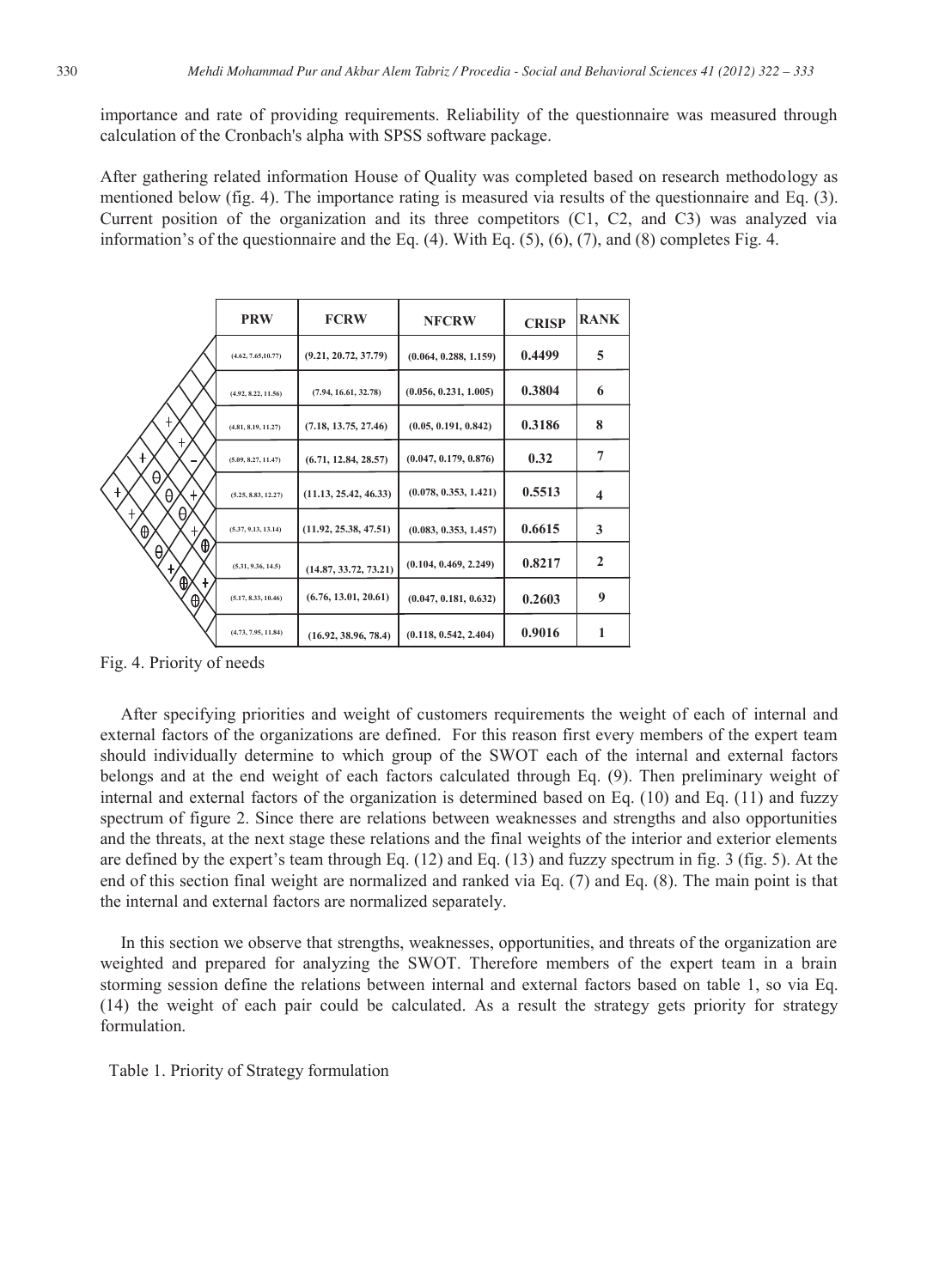|      | S <sub>1</sub> O <sub>2</sub> | S3T1                          | S501  | S5O <sub>2</sub><br>S <sub>5</sub> O <sub>3</sub> |      | S <sub>5</sub> O <sub>4</sub> | S5O5  | S <sub>5</sub> O <sub>7</sub> | S5T6 | S5T7 | S6T7 | W <sub>2</sub> O <sub>2</sub> | W <sub>4</sub> T <sub>7</sub> |  |
|------|-------------------------------|-------------------------------|-------|---------------------------------------------------|------|-------------------------------|-------|-------------------------------|------|------|------|-------------------------------|-------------------------------|--|
| R    | MН                            | L                             |       | VH                                                | VL   | VH                            | VH    | МH                            | M    | M    |      | M                             | M                             |  |
| W    | 11.4                          | 2.18                          | 8.49  | 15.99                                             | 4.35 | 17.62                         | 24.19 | 24.07                         | 0.95 | 9.69 | 6.68 | 17.3                          | 1.75                          |  |
| Rank | 8                             | 22                            | 10    | 5                                                 | 18   | 3                             |       | 2                             | 25   | 9    | 13   | 4                             | 23                            |  |
|      | W4T8                          | W <sub>5</sub> O <sub>4</sub> | W5O7  | W <sub>5</sub> O <sub>8</sub>                     | W5T8 | W6O3                          | W6T1  | W7T1                          | W7T2 | W8O8 | W9T5 | W9T6                          | W10T2                         |  |
| R    | Н                             | МH                            | H     | M                                                 | VH   | 3                             | L     | VН                            | МH   | ML   | VH   | M                             | МH                            |  |
| W    | 1.52                          | 7.09                          | 13.22 | 8.11                                              | 3.94 | 5.68                          | 2.85  | 3.04                          | 4.67 | 5.68 | 4.71 | 0.23                          | 12.9                          |  |
| Rank | 24                            | 12                            | 6     | 11                                                | 19   | 14                            | 21    | 20                            | 17   | 15   | 16   | 26                            |                               |  |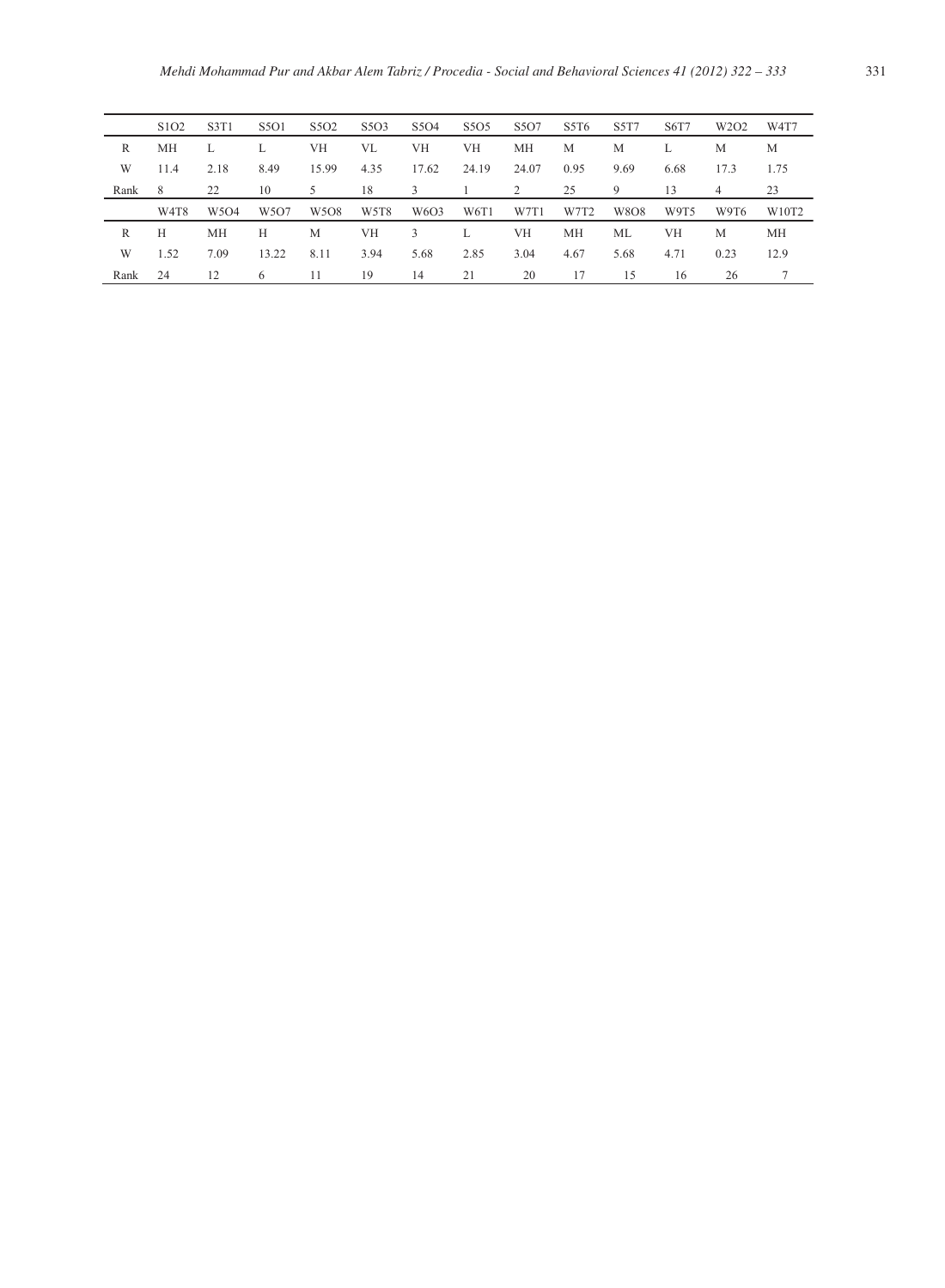|                                                                                                                                                                                                                                                                                                                                                                                                                                                                                                                                                                                                                                                                                                                                                                 | ∖®<br>⊕            |                         |                          |                       |                        |                                                                   |                       |                        |                        |                       |                             | ⊕<br>Đ                   |                       |                      |                       |                      |                       |                        |                       |                      |                          |                        |                       |                       |                        |                       |                      |                      |                        |                           |                       |                       |                       |                                                                                          |
|-----------------------------------------------------------------------------------------------------------------------------------------------------------------------------------------------------------------------------------------------------------------------------------------------------------------------------------------------------------------------------------------------------------------------------------------------------------------------------------------------------------------------------------------------------------------------------------------------------------------------------------------------------------------------------------------------------------------------------------------------------------------|--------------------|-------------------------|--------------------------|-----------------------|------------------------|-------------------------------------------------------------------|-----------------------|------------------------|------------------------|-----------------------|-----------------------------|--------------------------|-----------------------|----------------------|-----------------------|----------------------|-----------------------|------------------------|-----------------------|----------------------|--------------------------|------------------------|-----------------------|-----------------------|------------------------|-----------------------|----------------------|----------------------|------------------------|---------------------------|-----------------------|-----------------------|-----------------------|------------------------------------------------------------------------------------------|
|                                                                                                                                                                                                                                                                                                                                                                                                                                                                                                                                                                                                                                                                                                                                                                 |                    | S1                      | S <sub>2</sub>           | ⊕<br>S3               | S4                     | S5                                                                | S6                    | W1                     | W2                     | W3                    | W <sub>4</sub>              | W <sub>5</sub>           | W <sub>6</sub>        | W7                   | W8                    | W9                   | W1                    | <b>O1</b>              | <b>O2</b>             | <b>O3</b>            | O <sub>4</sub>           | 05                     | <b>O6</b>             | О7                    | <b>O8</b>              | T1                    | T2                   | T3                   | ⊕<br>T4                | T5                        | T6                    | T <sub>7</sub>        | T <sub>8</sub>        |                                                                                          |
|                                                                                                                                                                                                                                                                                                                                                                                                                                                                                                                                                                                                                                                                                                                                                                 |                    |                         |                          |                       |                        |                                                                   |                       |                        |                        |                       |                             |                          |                       | Relationship Matrix  |                       |                      |                       |                        |                       |                      |                          |                        |                       |                       |                        |                       |                      |                      |                        |                           |                       |                       |                       | c                                                                                        |
|                                                                                                                                                                                                                                                                                                                                                                                                                                                                                                                                                                                                                                                                                                                                                                 | MM                 | (6, 7, 7)               | $\overline{6.7}$         | (6, 7, 7)             | (4.4, 5.4, 6.2)        | (5.4, 6.4, 7)                                                     | (4.8.5.8.6.4)         | (6, 7, 7)              | (5.4, 6.4, 7)          | (4.8, 5.8, 6.4)       | (5.6, 6.6, 6.8)             | (5.2.6.2.6.6)            | (5.6, 6.6, 7)         | (5.6, 6.6, 7)        | (5.8, 6.8, 7)         | (3.8, 4.8, 5.8)      | (5.8, 6.8, 7)         | (4.2, 5.2, 5.8)        | (4.8, 5.8, 6.6)       | (2.3.4)              | 1999                     | (5.4.6.4.6.8)          | (5.6, 6.6, 7)         | (4.8, 5.8, 6.6)       | (5.2, 6.2, 6.8)        | (4.2, 5.2, 6)         | (3.8, 4.8, 5.8)      | (4.4, 5.4, 6.2)      | (2.4.3.4.4.4)          | (4.2, 5.2, 6)             | (2.8, 3.6, 4.6)       | (5.8, 6.8, 7)         | (5.4, 6.4             |                                                                                          |
|                                                                                                                                                                                                                                                                                                                                                                                                                                                                                                                                                                                                                                                                                                                                                                 | I&E PW             | (7.85, 17.17, 57.63)    | (7.47, 15.58, 50.87)     | (6.28, 8.27, 11.42)   | (7.18.76, 70.35)       | (5.9, 8.87, 17.2)                                                 | (6.29, 13.64, 43.16)  | (6.8, 11.08, 27.14)    | (6.2, 10.48, 27.14)    | (6.94, 17.37, 64.3)   | (7.81, 18.23, 63.66)        | (6.10.28.26.74)          | (5.6.6.6.7)           | (6.85, 13.52, 45.61) | (6.49. 10.28. 26.24)  | (4.89, 10.52, 32.83) | (7.31, 15.67, 56.58)  | (5.33, 11.11, 32.83)   | (5.44, 9.23, 23.05)   | (3.27, 10.08, 39.34) | 22.31<br>9.28.<br>(5.63. | (8.4, 21.99, 82.17)    | (6.2.9.74.22.65)      | (7.2.18.89, 72.56)    | (5.48, 7.47, 11.22)    | (6.05, 15.37, 56.63)  | (4.27, 7.36, 19.87)  | (5.1, 8.78, 20.82)   | (3.49, 9.12, 31.43)    | $-11.46, 33.03$<br>(5.41) | (3.08, 4.87, 9.02)    | (8.49, 20.51, 71.15)  | (6.31, 10.95, 27.14)  |                                                                                          |
|                                                                                                                                                                                                                                                                                                                                                                                                                                                                                                                                                                                                                                                                                                                                                                 | <b>L&amp;EFRW</b>  | 42.73.183.48)<br>(15.66 | 143.87)<br>(13.28)       | (9.79, 21.4, 81.78)   | (13.29, 34.09, 124.93) | (18.64, 46.5, 220.19)                                             | (18.26.56.97.253.19)  | (19.64.51.2.209.21)    | (26.59, 74.97, 334.27) | (12.73, 34.96, 132.5) | 101.65<br>29.01.<br>(11.71, | 29.97.103.09)<br>(13.03) | (15.41.39.14.142.67)  | (8.72, 18.76, 64.61) | (11.26, 29.23, 125.4) | (4.89, 10.52, 52.12) | (19.7.48.48.178.63)   | (11.42, 32.57, 136.63) | (11.59.28.7.109.57)   | (8.64, 25.88, 105.2) | 29.33.120.91<br>(12.32)  | (14.74, 40.44, 165.96) | (12.53, 26.33, 80.1)  | (15.84, 45.4, 193.19) | (11.82, 28.01, 119.97) | (7.33, 19.05, 70.54)  | (12.35.30.36.127.22) | (5.1.878.20.82)      | (8.86, 24.92, 97.29)   | (11.46, 32.68, 136.63)    | (3.08, 4.87, 9.02)    | (10.12, 25.13, 93.25) | (9.45, 19.5, 56.91)   |                                                                                          |
|                                                                                                                                                                                                                                                                                                                                                                                                                                                                                                                                                                                                                                                                                                                                                                 | <b>I&amp;FNORM</b> | (0.023, 0.263, 2.98)    | 2.3371<br>(0.0196.0.212) | (0.014, 0.132, 1.328) | (0.02, 0.21, 2.0296)   | (0.028, 0.283, 3.577)                                             | (0.027, 0.351, 4.113) | (0.029, 0.315, 3.3987) | (0.030, 0.461, 5.43)   | (0.019, 0.215, 2.153) | (0.017, 0.179, 0.626)       | (0.019, 0.184, 1.675)    | (0.023, 0.241, 2.318) | (0.013, 0.115, 1.05) | (0.017, 0.18, 2.038)  | (0.01.0.065.0.847)   | (0.029, 0.298, 2.209) | (0.025, 0.289, 3.135)  | (0.026, 0.255, 2.514) | (0.02, 0.23, 2.414)  | 774)<br>(0.027, 0.26, 2. | (0.033, 0.36, 3.808)   | (0.028, 0.234, 1.838) | (0.035, 0.403, 4.433) | (0.026, 0.249, 2.573)  | (0.016, 0.169, 1.619) | (0.027, 0.27, 2.919) | (0.011, 0.08, 0.478) | 2.232<br>(0.02, 0.221) | (0.025, 0.29, 3.135)      | (0.007, 0.043, 0.207) | (0.022, 0.223, 2.139) | (0.021, 0.173, 1.306) |                                                                                          |
|                                                                                                                                                                                                                                                                                                                                                                                                                                                                                                                                                                                                                                                                                                                                                                 | Crisp Value        | 0.883                   | 0.695                    | 0402                  | 0617                   | 1043                                                              | 101                   | 1014                   | $1 \leq Q$             | 0.65                  | 0.25                        | 0.516                    | 0.706                 | 0.323                | 0.604                 | $rac{25}{2}$         | 0.882                 | 0935                   | 0762                  | 072                  | 0.83                     | $\bar{z}$              | 0.583                 | 1319                  | 0.819                  | 0493                  | 0.871                | 0.161                | 0674                   | 0.935                     | 0.075                 | 0.652                 | 0.418                 |                                                                                          |
|                                                                                                                                                                                                                                                                                                                                                                                                                                                                                                                                                                                                                                                                                                                                                                 | 6.                 |                         |                          |                       |                        | 2<br>Fig. 5. Weighing of internal & external factor<br>Conclusion |                       | $\overline{2}$         |                        | 5                     | 10 l                        | $\overline{7}$           |                       | 8                    | 6                     | 9                    | 3                     | 3                      |                       | $\overline{7}$       |                          | $\overline{2}$         | 8                     |                       | 5                      | 5                     | $\overline{2}$       |                      | 3                      |                           |                       |                       |                       |                                                                                          |
| corrected through Modified Fuzzy QFD technique. The results show that making quantitative the<br>relations between customers' requirements, internal and external factors of the organization which are not<br>considered in QFD have influence on the weight of the elements and deliver more real results. As it is<br>obvious because this approach considers requirements of the customers, competitors and also relations<br>between requirements of the customers and internal and external factors in condition that customer<br>orientation is located on the agenda and the competitions is a inseparable element of the organization's<br>today business, gives a new perspective to the strategists and managers of the organization. Furthermore it |                    |                         |                          |                       |                        |                                                                   |                       |                        |                        |                       |                             |                          |                       |                      |                       |                      |                       |                        |                       |                      |                          |                        |                       |                       |                        |                       |                      |                      |                        |                           |                       |                       |                       | Regarding performed study, above mentioned deficiencies about the SWOT analysis has been |

Fig. 5. Weighing of internal & external factor

# **6. Conclusion**